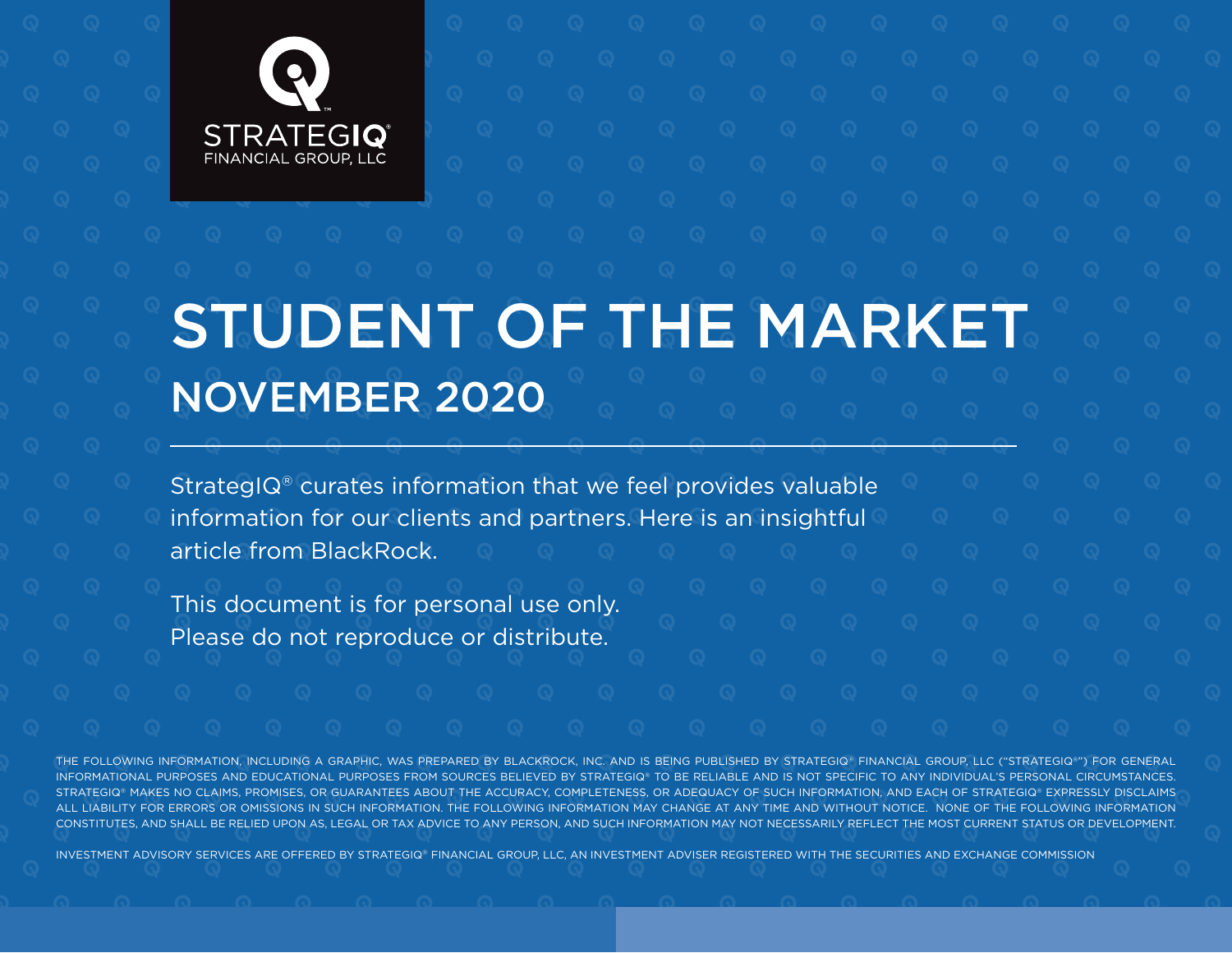## <span id="page-1-0"></span>**Student of the Market**

November 2020



Source: Morningstar as of 10/31/20. Past performance is no quarantee of future results. Index performance is shown for illustrative purposes only. You cannot invest directly in an index.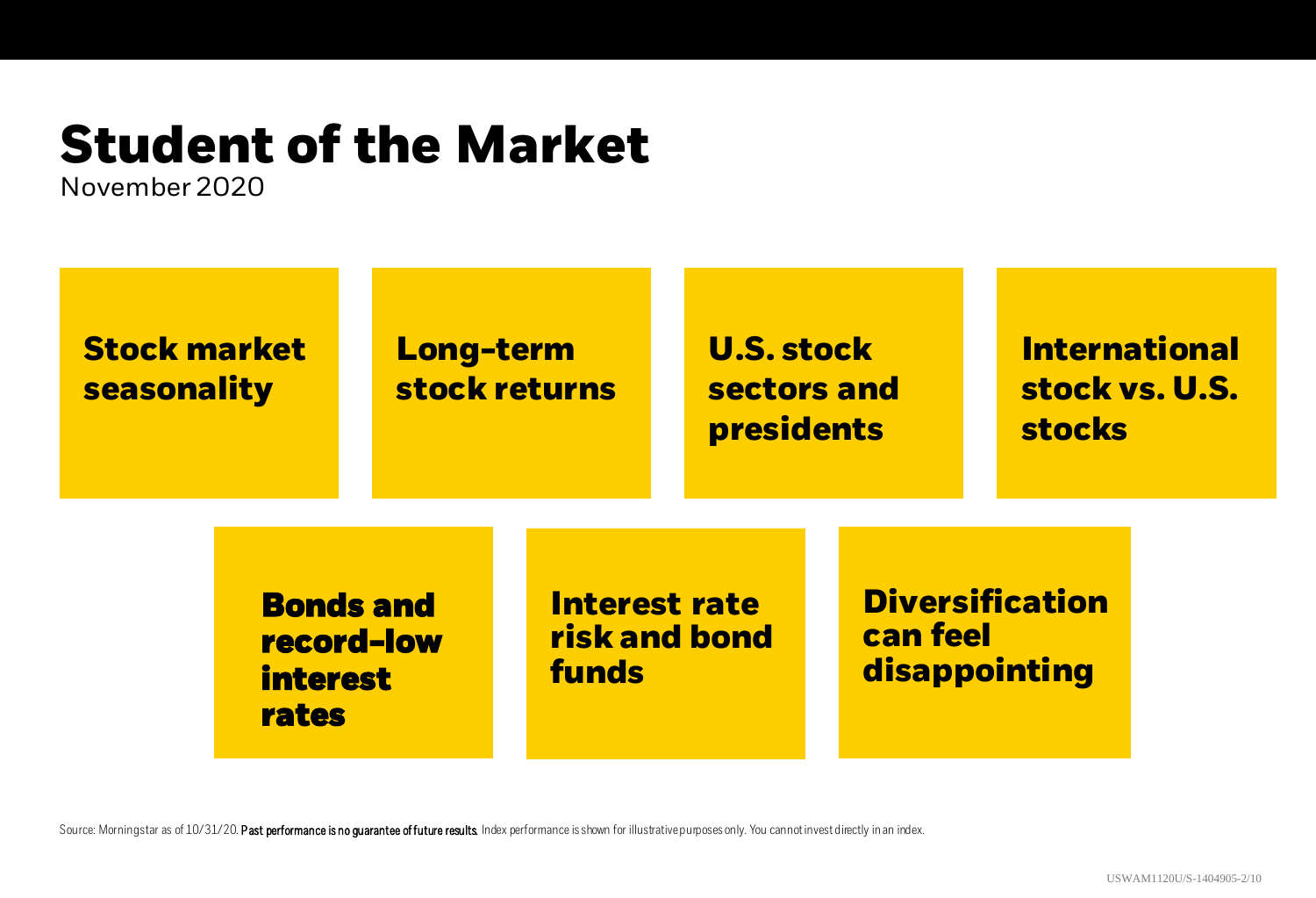### <span id="page-2-0"></span>**Is a negative October good for stocks?**



Source: Morningstar as of 10/31/20. Stock market represented by the S&P 500 Index from 1/1/70 to 10/31/20 and IA SBBI U.S. large cap stocks index from 1/1/26 to 1/1/70. Past performance does not guarantee or indicate futur performance is for illustrative purposes only. You cannot invest directly in the index.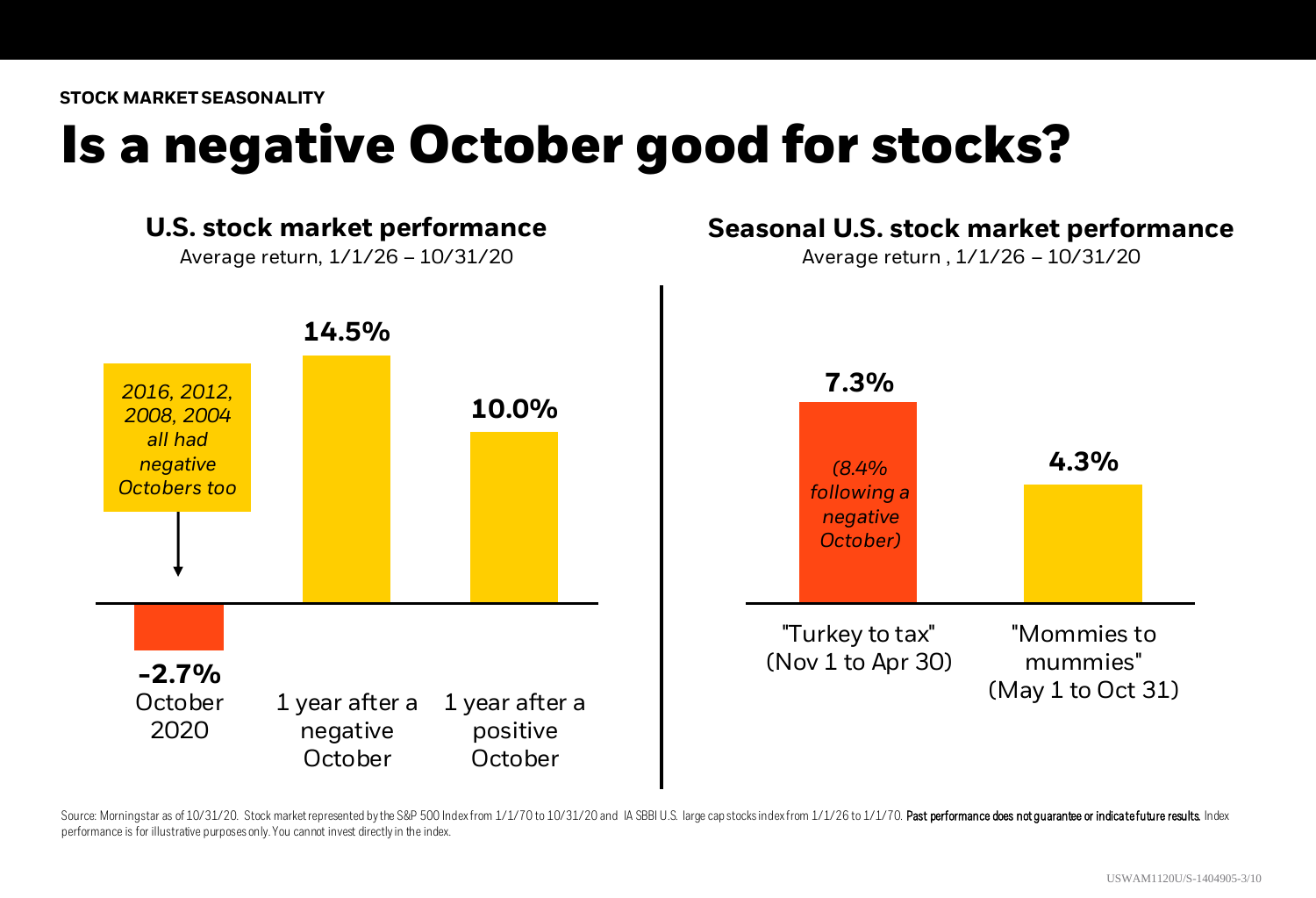### <span id="page-3-0"></span>**Will low return expectations hold up?**

Not based on stocks' historical 20-year return



Source: Morningstar as of 10/31/20. Stock market represented by the S&P 500 Index from 1/1/70 to 9/30/20 and IASBBI U.S. large cap stocks index from 1/1/26 to 1/1/70. Past performance does not guarantee or indicate future performance is for illustrative purposes only. You cannot invest directly in the index.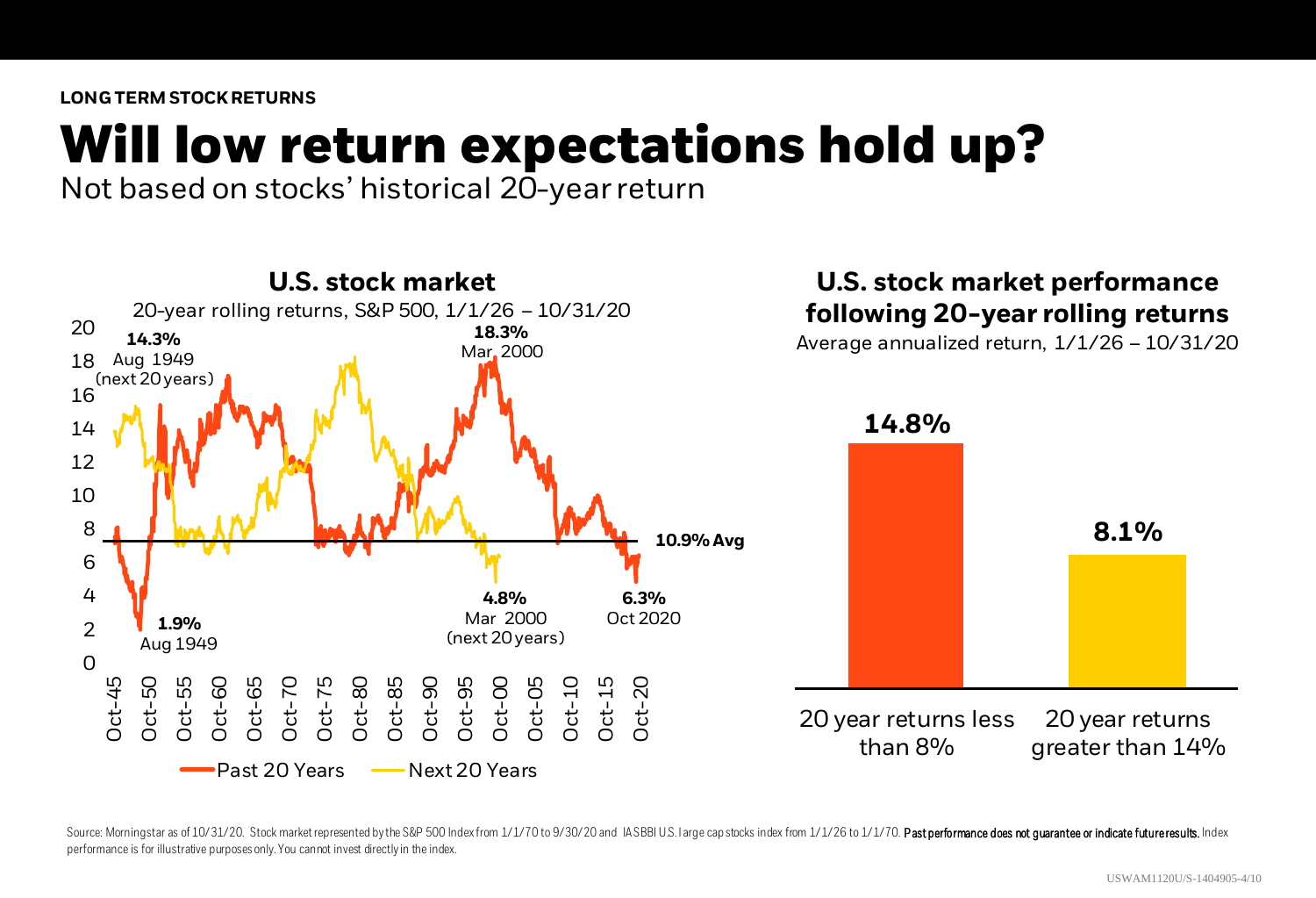### <span id="page-4-0"></span>**U.S. stock sectors by President**

#### **Sector performance**

Average annual return for length of presidency, each sector of the S&P 500

| <b>Clinton</b>         | Bush                  | Obama                  | Trump                 |                                                               |  |
|------------------------|-----------------------|------------------------|-----------------------|---------------------------------------------------------------|--|
| Tech 30.3%             | Energy 9.9%           | Consumer Disc. 18.6%   | Technology 26.8%      | The top 3<br>performing                                       |  |
| Financials 22.4%       | Materials 6.6%        | Technology 16.4%       | Consumer Disc. 18.6%  |                                                               |  |
| Healthcare 21.8%       | Consumer Staples 4.2% | Healthcare 14.2%       | Healthcare 12.7%      | sectors have been<br>the same under<br><b>Obama and Trump</b> |  |
| Industrials 18.5%      | Utilities-0.1%        | Consumer Staples 12.8% | Utilities 9.9%        |                                                               |  |
| Energy 16.0%           | Industrials-1.0%      | Industrials 12.7%      | Materials 9.9%        |                                                               |  |
| Comm. Services 15.1%   | Healthcare-2.2%       | Real Estate 12.7%      | Comm. Services 9.1%   |                                                               |  |
| Consumer Disc. 14.0%   | Consumer Disc. - 2.3% | Utilities 10.9%        | Industrials 8.5%      |                                                               |  |
| Utilities 13.4%        | Financials-4.4%       | Materials 10.1%        | Consumer Staples 7.4% | The worst                                                     |  |
| Consumer Staples 13.0% | Comm. Services - 5.1% | Comm. Services 9.5%    | Financials 6.8%       | performing sector                                             |  |
| Materials 6.6%         | Technology-8.7%       | Financials 7.2%        | Real Estate 6.5%      | has been the same<br>under Obama and                          |  |
|                        |                       | Energy 5.0%            | Energy-16.4%          | <b>Trump</b>                                                  |  |

Source: Morningstar as of 10/31/20. Technology represented by the S&P 500information technology sector index, Health care repesented by the S&P 500 health care sector index, Financials represented by the S&P 500 health car represented by the S&P 500 industrial sector index, Materials represented by the S&P 500 materials sector index, Consumer discretionary represented by the S&P 500 consumer discretionary sector index, Communication services 500 communication services sector index, Real estate represented by the S&P 500 real estate sector index and Consumer staplesepresented by the S&P 500 consumer staples sector index. Past performance does not guarantee or i Index performance is for illustrative purposes only. You cannot invest directly in the index. Clinton period is from 11/4/1992 to 12/13/2000, Bush time period from 12/14/2004 to 11/4/2008, Obama time period from 11/5/2008 Trump time period from 11/9/2016 to 10/31/2020.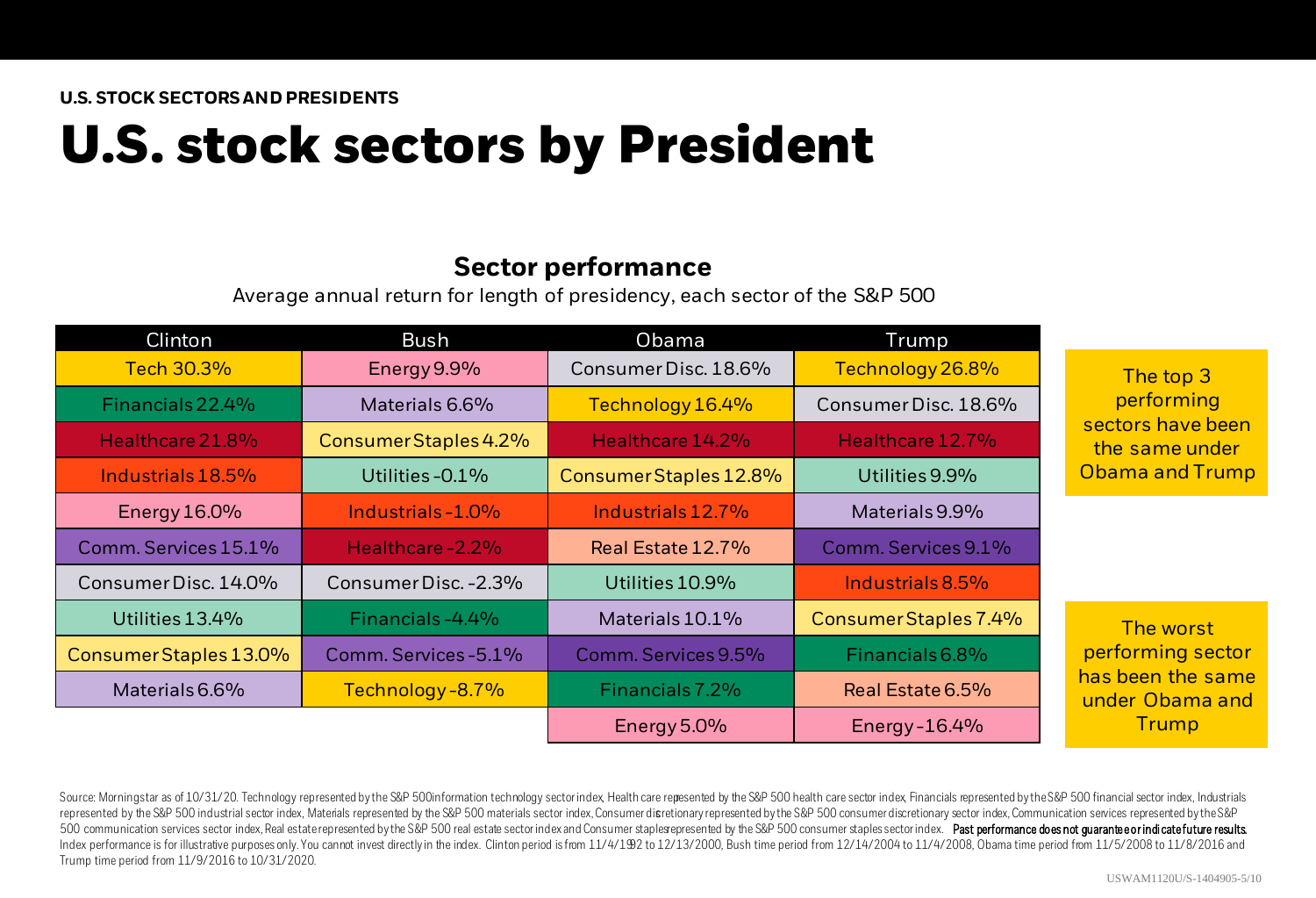### <span id="page-5-0"></span>**International versus U.S. stocks**

#### **Outperformance of indices flips back and forth**

International stock index returns minus U.S. stock index returns, 10-year average annual rolling returns, 1/1/80 – 10/31/20



**International outperforms after extended U.S. runs**

**2.2%**

Average annual outperformance for international stocks over 10 years whenever U.S. stocks have outperformed by >8% for 10 years

Source: Morningstar as of 10/31/20. U.S. stock index represented by the IA SBBI U.S. Large stock index and international stoks represented by the MSCI EAFENR USD index. Past performance does not guarantee or indicate futur performance is for illustrative purposes only. You cannot invest directly in the index.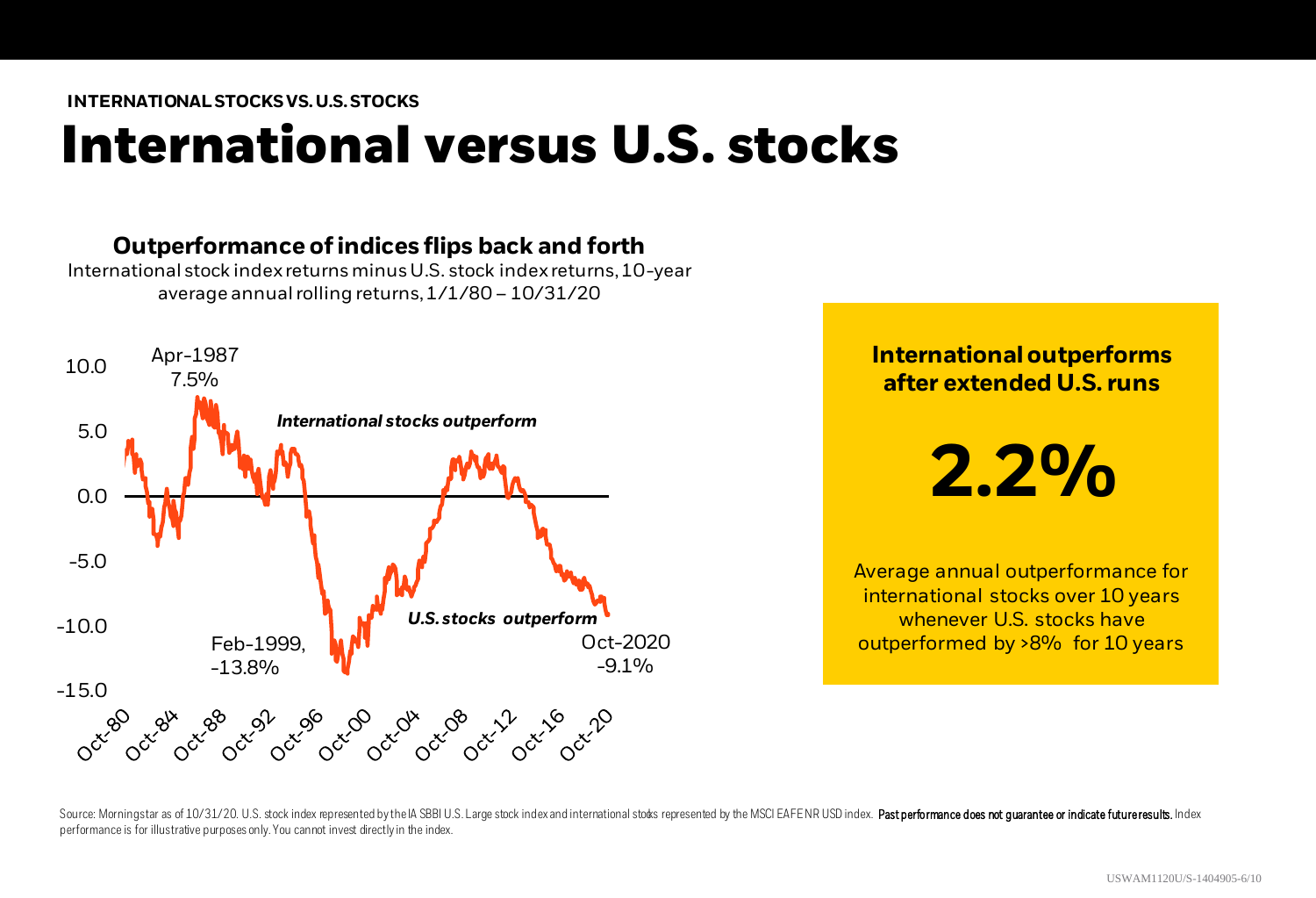### <span id="page-6-0"></span>**Lower bond returns taking hold**

Bonds on pace for the lowest returns since the 1960s

### **U.S. bond returns follow interest rates**

(Avg. annual 10-year returns since 1926)



Source: Morningstar and U.S. Treasury as of 10/31/20. \*Represents return decade to-date (1/1/10 to 10/31/20). U.S. Bonds represented by the IAUSIT Govt Tr Index before 1979 and by the BBgBarcUSAgg Bond Index after 1979. Pa d oes not quarantee or indicate future results. Index performance is for illustrative purposes only. You cannot invest directly in the index.

7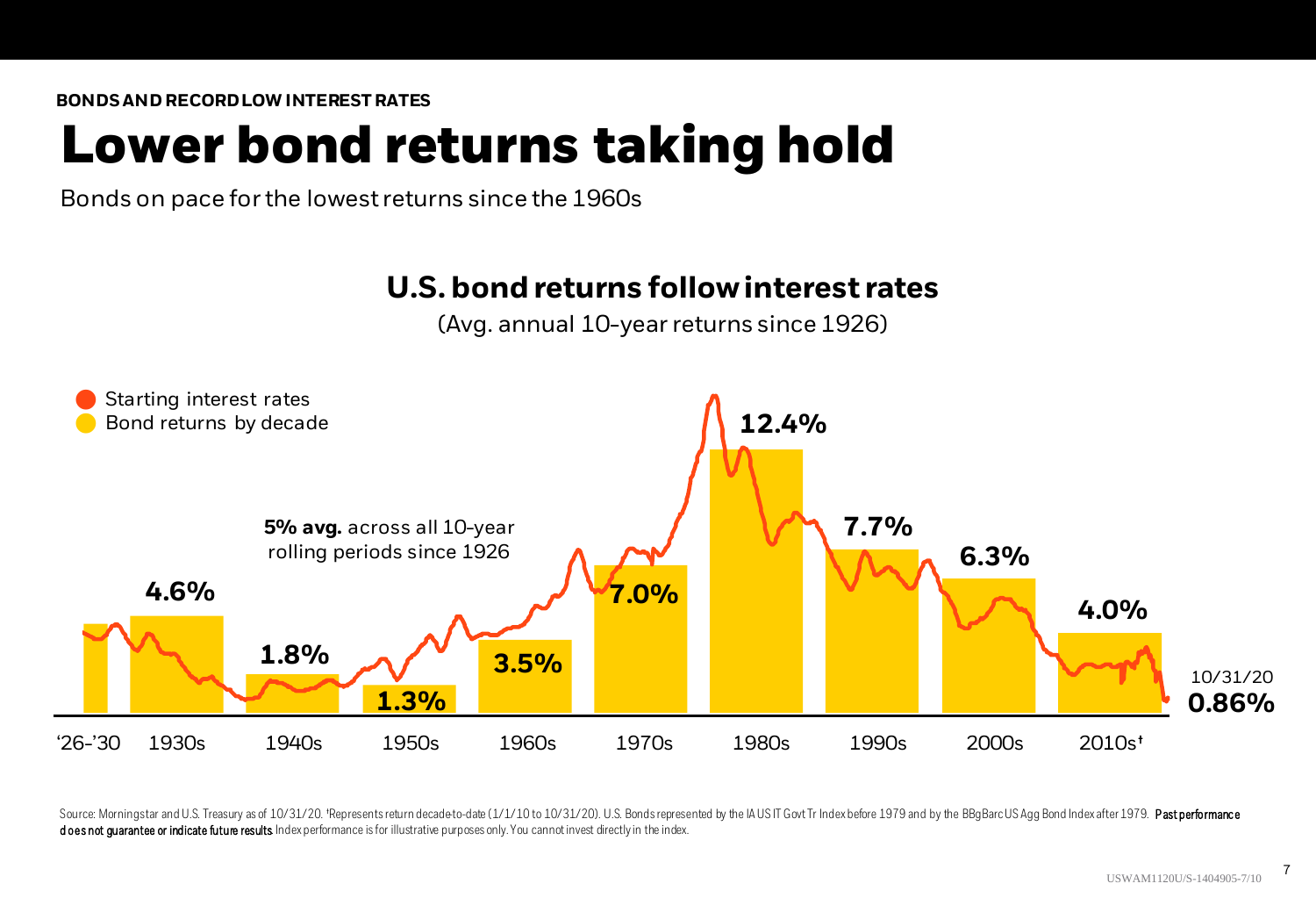### <span id="page-7-0"></span>**Bond fund interest rate risk creeps higher**



Morningstar as of 9/30/20. Nontraditional bonds represented by the Morningstar nontraditional bond category, world bonds by the Morningstar world bond category, Bank loans represented by the Morningstar bank loan category, represented by the short-term bond category, Ultrashort bonds represented by the Morningstar ultrashort bond category and Shortgovernment bonds represented by the Morningstar short government bond category. Past performanc in dicate future results. Index performance is for illustrative purposes only. You cannot invest directly in the index.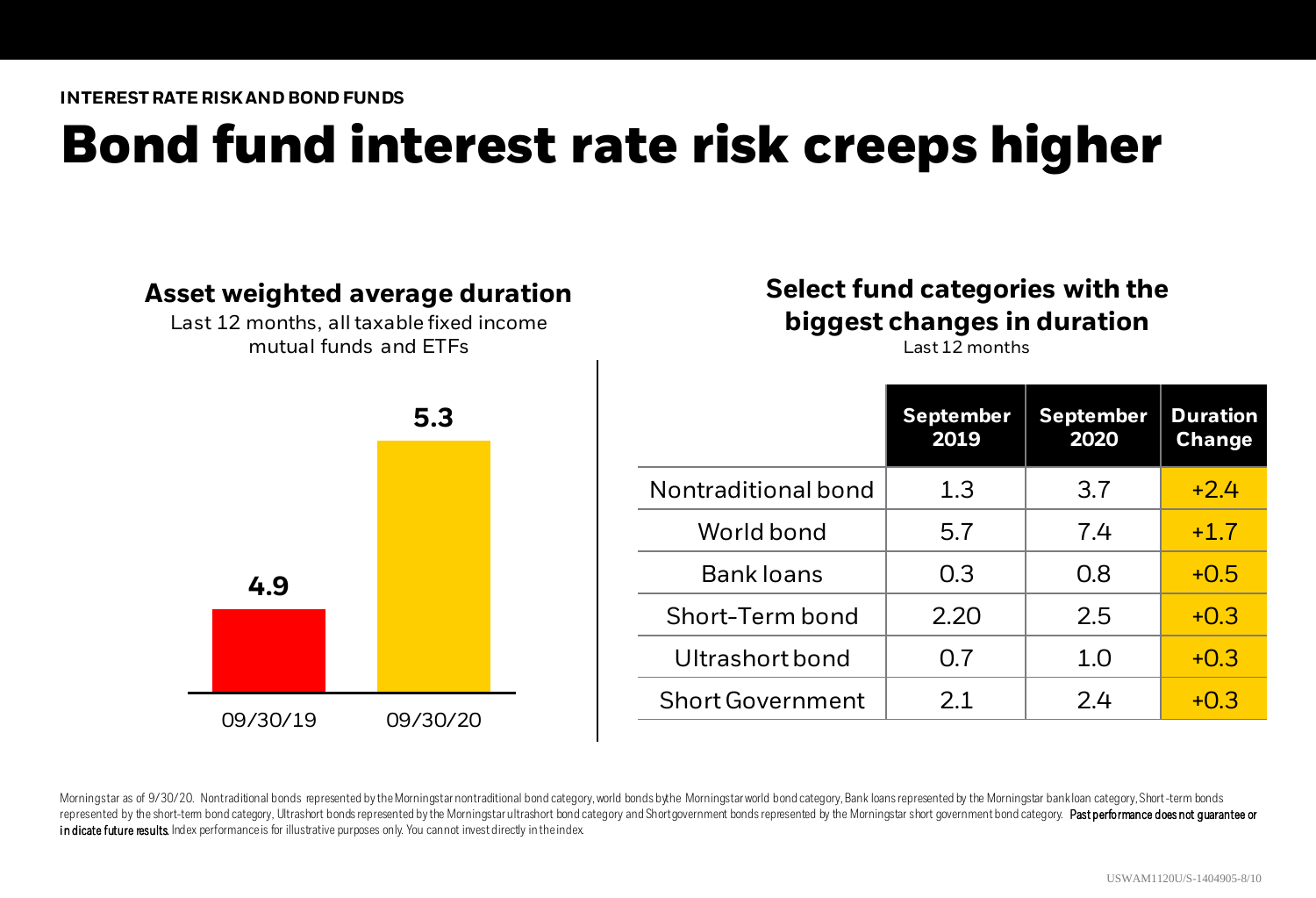### <span id="page-8-0"></span>**A diversified portfolio can work even though it never feels good**

Last 20 years

**40% U.S. stocks, 10% international stocks, 5% small cap stocks, 5% emerging market stocks, 30% U.S. bonds, 10% high yield bonds**

| <b>Years</b>        | <b>S&amp;P 500</b> | <b>Diversified Portfolio</b> |                           |                                |
|---------------------|--------------------|------------------------------|---------------------------|--------------------------------|
| 2000-2002+          | $-18.4%$           | $-6.8%$                      | $\mathfrak{F}$            | "I lost money"                 |
| 2003-2007           | 82.9%              | 80.1%                        | $\widetilde{G}$           | "I didn't make as much"        |
| 2008                | $-37.0%$           | $-24.0%$                     | $\widetilde{\mathcal{D}}$ | "I lost money"                 |
| 2009-2019           | 351.0%             | 195.9%                       | $\widetilde{\mathbb{A}}$  | "I didn't make as much"        |
| 2020 <sup>+</sup>   | $-30.4%$           | $-20.7%$                     | $\widetilde{\mathcal{F}}$ | "I lost money"                 |
| 2020 <sup>+</sup>   | 51.8%              | 30.0%                        | $\widetilde{A}$           | "I didn't make as much"        |
| <b>Total Return</b> | 247.1%             | 253.5%                       | $\mathbb{S}$              | "Diversification can work even |
| <b>Gr \$100K</b>    | \$347,100          | \$353,530                    |                           | when it feels like its losing" |

Source: Morningstar as of 9/30/20. \*Performance is from 10/1/2000 to 12/31/02. \*Performance is from 1/1/20 to 3/23/20. \* Peformance is from 3/24/20 to 9/30/20. Diversified Portfolio is represented by 40% S&P 500 Index, 10% Index, 5% Russell 2000 Index, 30% Bloomberg Barclays US Aggregate Bond Index, and 10% Bloomberg Barclays US Corporate High Yeld Index, 5% FTSE Emerging Stock Index. Past performance does not guarantee or indicate future re performance is for illustrative purposes only. You cannot invest directly in the index.

9